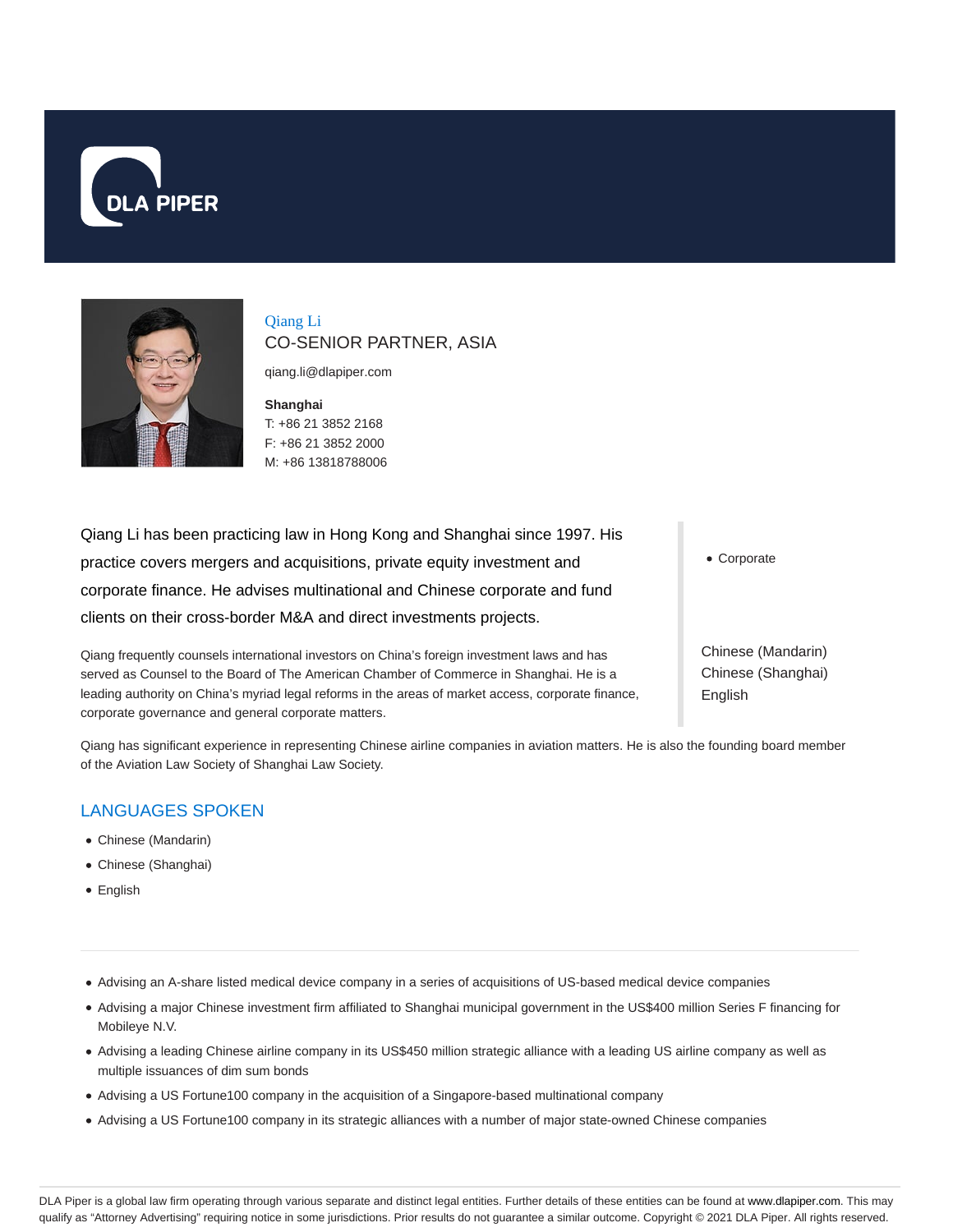- Advising a major US chemical company in its acquisition of a Taiwan chemical company
- Advising a major US private equity fund in its purchase, financing, refinancing and disposal of a block of high-end residential apartments in Macao
- Advising an European real estate investment fund in the acquisition, financing, refinancing and disposal of a series of real estate projects in various parts of China
- Advising a major US multinational company with a household name in a series of purchases and dispositions of China-based business assets
- Advising a major European bank in its lease financing of a major recreational facility in Beijing.
- Advising a multilateral organization in its acquisition of a stake in a major Chinese bank
- Advising a formerly state-owned Chinese company controlled by its management on its initial public offering of shares on the Hong Kong Stock Exchange
- Advising a leading US beer manufacturer on its strategic alliance with a leading Chinese beer manufacturer listed on the Hong Kong Stock Exchange

#### **CREDENTIALS**

### Admissions

New York

## Professional Qualifications

Attorney-at-law admitted with the Supreme Court of New York

#### **Recognitions**

Qiang Li has been nominated as a leading lawyer by IFLR1000. He is also recommended by the Legal 500 Asia Pacific for his "highcalibre legal service" and business "experience."

#### **Education**

- Columbia University, J.D., 1997
- New York University, M.Sc. in Physics, 1992
- Fudan University, B.Sc. in Physics, 1988

#### **Memberships**

Founding board member of Aviation Law Society of Shanghai Law Society

#### INSIGHTS

### **Publications**

- "Considerations for Investing in China: Overcome Fears, Challenges Now" (co-author), Daily Business Review, May 23, 2019
- "Demystifying the United States: Starting With the Role of Law" (co-author), Financial Asia, October 26, 2012
- "Country Guidelines for Navigating Offshore Legal Risks Facing PRC Enterprises (USA)" (Chief editor)
- "Assessing the State of M&A in China" (co-author) in Inside the Minds: Best Practices for International Business Transactions in China, 2011 edition, published by Aspatore
- "Dispute Resolution" (co-author), China Investment Manual, Volume I